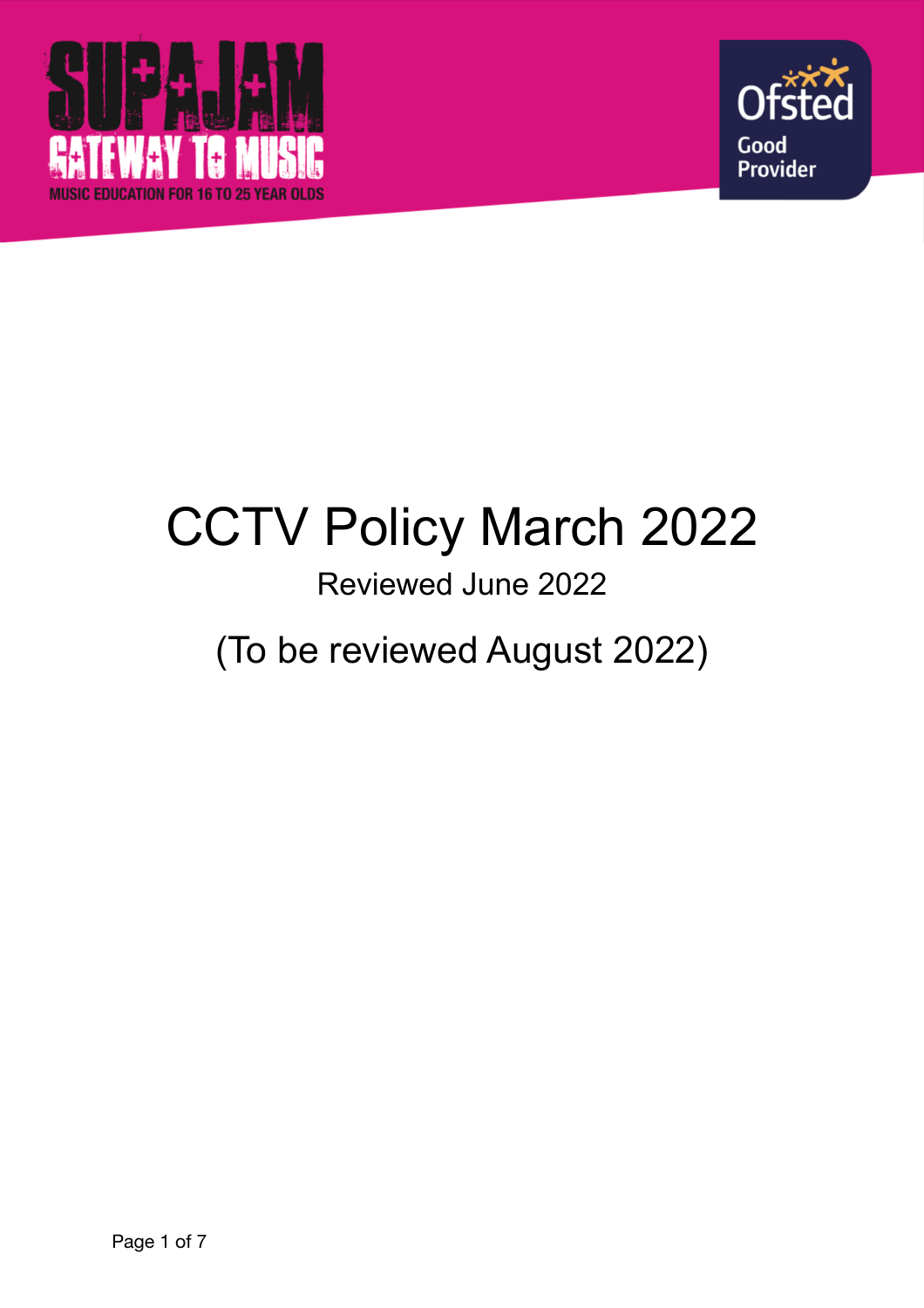#### **Policy statement**

This policy seeks to ensure that the Close Circuit Television (CCTV) system used at SupaJam is operated in compliance with the law relating to data protection (currently the General Data Protection Regulation 'GDPR" and the Data Protection Act 2018 "DPA 2018"), and includes the principles governing the processing of personal data as set out in Appendix 1.

It also seeks to ensure compliance with privacy law.

It takes into account best practice as set out in the codes of practices issued by the Information Commissioner Office (ICO) and by the Home Office.

SupaJam uses CCTV only where it is necessary in pursuit of a legitimate aim, as set out below.

#### **CCTV surveillance at the college is intended for the purposes of:**

- promoting a safe SupaJam community and to monitor the safety and security of its premises
- protecting the college buildings and college assets, both during and after college hours
- promoting the health and safety of staff, students and visitors as well as monitoring student behaviour
- preventing bullying
- reducing the incidents of crime and anti-social behaviour (including theft and vandalism), supporting the Police in a bid to deter and detect crime

#### **The system comprises of:**

- 49 fixed cameras at the Swanley base
- 15 at Canterbury base
- Brighton base does not yet have any CCTV cameras

The CCTV system is owned and operated by the college and its deployment is determined by the college Senior Leadership Team (SLT). The college's CCTV Scheme is registered with the Information Commissioner (ICO) under the terms of the Data Protection Act.

The CCTV monitoring stations are situated in the reception room within the Swanley base, and the printing room within the Canterbury base. Access to CCTV is restricted and the process of requesting access is outlined below.

#### **This policy assumes that:**

- All authorised operators and employees with access to images are aware of the procedures that need to be followed when accessing the recorded images.
- All operators are trained in their responsibilities of handling data accessed through the use of CCTV.
- All employees are aware of the restrictions in relation to access to, and disclosure of, recorded images.

The use of the CCTV system will be conducted in a professional, ethical and legal manner and any diversion of the use of CCTV security technologies for other purposes is prohibited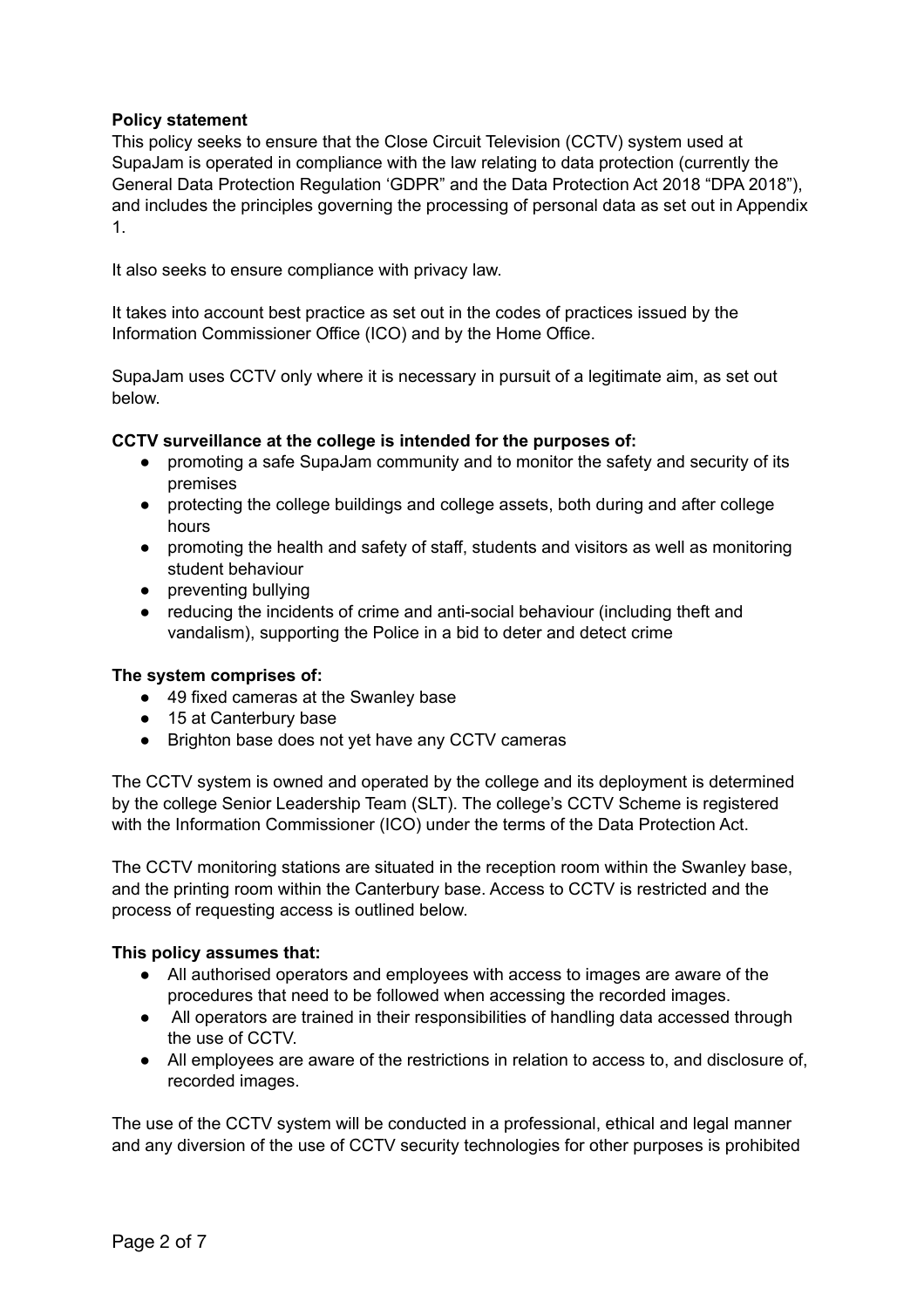by this policy e.g. CCTV will not be used for monitoring employee performance or to monitor normal teacher/student classroom activity.

CCTV monitoring of public areas for security purposes will be conducted in a manner consistent with all existing policies adopted by the College, including Equality & Diversity Policy, codes of practice for dealing with complaints of Bullying & Harassment and Sexual Harassment and other relevant policies, including the provisions set down in equality and other educational and related legislation.

#### **Justification for use of CCTV:**

The use of CCTV to control the perimeter of the college buildings for security purposes has been deemed to be justified by SLT. The system is intended to capture images of intruders or of individuals damaging property or removing goods without authorisation or of antisocial behaviour. SupaJam captures images which include a public footpath for the security, safety and reputation of the organisation.

In other areas of the college where CCTV has been installed, e.g. hallways and stairwells, the college has demonstrated via a DPIA that there is a proven risk to security and/or health & safety and that the installation of CCTV is proportionate in addressing such issues that may have arisen prior to the installation of the system.

#### **Data Protection Impact Assessments (DPIA)**

Where new CCTV systems or cameras are to be installed, the college will carry out a full DPIA identifying risks related to the installation and ensuring full compliance with data protection legislation. This may involve the need for consultation with staff, parents and local residents.

Where existing CCTV systems are in operation as of 2018 (Swanley) and 2019 (Canterbury), the college will endeavour to carry out a full DPIA on any upgrade or replacement of the system or within a 3 year period from the date of the implementation of GDPR, whichever is sooner.

#### **Location of cameras**

Cameras will be sited so they only capture images relevant to the purposes for which they are installed and care will be taken to ensure that reasonable privacy expectations are not violated.

The college will ensure that the location of equipment is carefully considered to ensure that images captured comply with the Data Protection Act. The college will make every effort to position cameras so that their coverage is restricted to the college premises, which may include outdoor areas. Cameras placed so as to record external areas are positioned in such a way as to prevent or minimise recording of passers-by or of another person's private property.

Use of CCTV to monitor areas where individuals would have a reasonable expectation of privacy would be difficult to justify, and therefore there are no cameras located in the bathrooms. SupaJam has endeavoured to select locations for the installation of CCTV cameras which are least intrusive to protect the privacy of individuals.

#### **Covert surveillance:**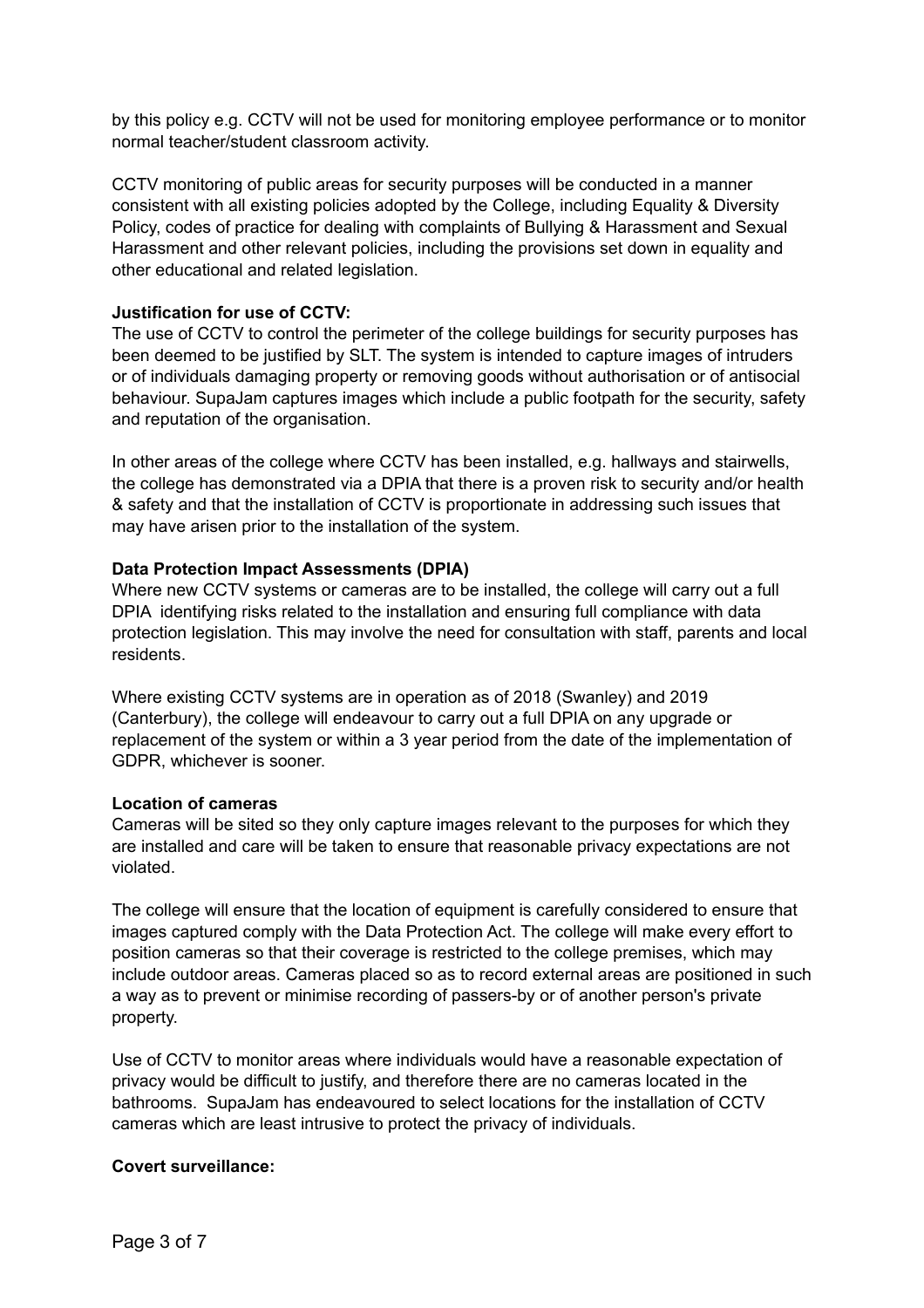The college will not engage in covert surveillance.

#### **Notification:**

A copy of this CCTV Policy is available on the staff shared drive and will be provided on request to students, parents and visitors to the college and will be made available on the college website.

Adequate signage indicating the use of CCTV will also be prominently displayed at the entrance to the college property. Signage shall include the name and contact details of the data controller. Appropriate locations for signage will include:

- at entrances to premises i.e. external doors,
- reception area
- at or close to each internal camera

#### **Storage, Retention and Access**

The images captured by the CCTV system are automatically deleted after a period of no more than 30 days (but often sooner, as the system rewrites and may only store up to 14 days in periods of high activity). There will also be circumstances where the image identifies an issue and is retained specifically in the context of an investigation/prosecution of that issue. The images/recordings will be stored digitally on the Drive, with access only to those necessary for the purpose of retaining that data i.e. staff involved in using the footage as part of an investigation.

When storing CCTV, it will be placed directly in the 'Downloaded CCTV' folder on the drive, which can be accessed on request via the DPL. CCTV footage will be labelled with the date of the footage and any data subject initials that the footage is relevant to.

Access to all CCTV (including retained CCTV) will be restricted to authorised personnel, supervised by the Centre Managers and DPL (who may delegate this responsibility to the Deputy Centre Managers or another member of SLT).

Staff may request authorisation to view the CCTV by the following process:

- Email the Centre Manager or DPL the reason for your request. Does it meet one of the intended purposes for SupaJam's use of CCTV?
- The Centre Manager or DPL will log your request in the appropriate log book and respond to your email with whether or not they have decided to authorise it. If they do not feel the request is justified, they will deny it and give you a reason why. This is to protect the personal data stored within the system under the Data Protection policy.
- If your request is authorised, the Centre Manager or DPL will allocate a second member of staff to view the CCTV footage with you at an agreed time. You must not access CCTV footage for any reason other than outlined within your request.
- You must treat the information accessed as you would treat any other personal data.

#### **The CCTV Access Request Log Book will record:**

- The date of the access request
- The name of the member of staff requesting access
- If an external body (such as the police) the organisation that they represent
- The reason why the staff member is requesting access
- Whether the request is a SAR (Subject Access Request) and, if granted, how the data is going to be shared with the data subject
- Whether access has been granted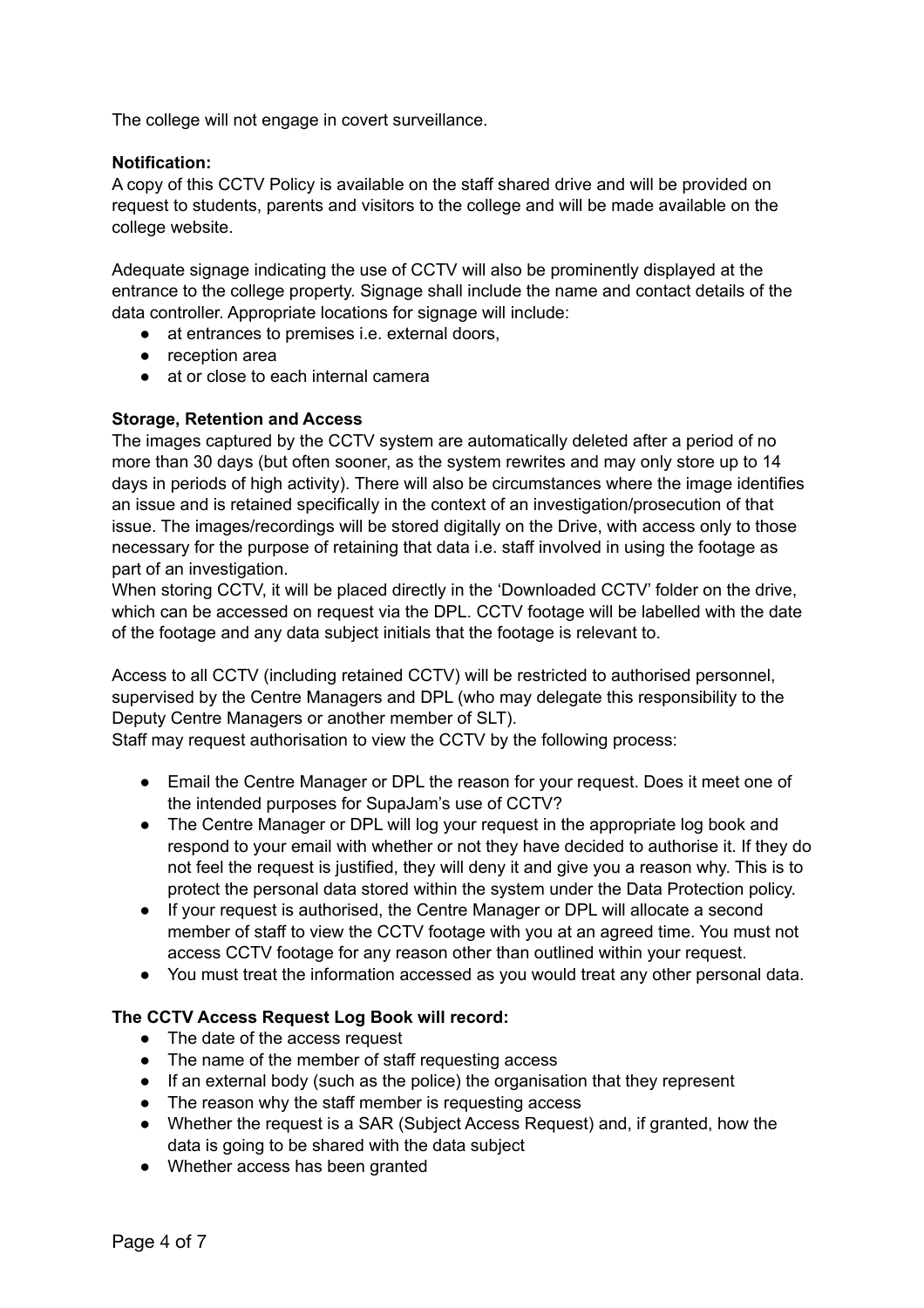- If granted, the second member of staff who will support access
- The date and time at which the CCTV is accessed
- The signature of the Centre Manager or DPL overseeing the request
- Where the Centre Manager or DPL is the member of staff accessing the CCTV, they will be allowed to authorise their own access but will still require a second member of staff to accompany them.

#### **In relevant circumstances, CCTV footage may be accessed:**

- By the police where the college is required by law to make a report regarding the commission of a suspected crime
- Following a request by the police when a crime or suspected crime has taken place and/or when it is suspected that illegal/anti-social behaviour is taking place on the college property
- To the HSE and/or any other statutory body charged with child safeguarding
- To data subjects (or their legal representatives), pursuant to a Subject Access Request or individuals (or their legal representatives) subject to a court order
- To the school insurance company in order to pursue a claim for damage done to the insured property.
- By the CCTV installation company where repairs may need to be conducted or new cameras may need to be placed etc.

#### **Subject Access Requests (SAR):**

Individuals have the right to request access to CCTV footage relating to themselves under the Data Protection Act. A record of the SAR request will be kept within the CCTV Access Request Log Book.

Individuals submitting requests for access will be asked to provide sufficient information to enable the footage relating to them to be identified. For example, date, time and location.

The college will respond to requests within 30 calendar days of receiving the request in line with the Data Protection policy.

The college reserves the right to refuse access to CCTV footage where this would prejudice the legal rights of other individuals, jeopardise an on-going investigation or where it includes the personal data of another individual.

In giving a person a copy of their data, the college will provide a series of still pictures or a video via a digital format.

#### **Complaints**

Complaints and enquiries about the operation of CCTV within the college should be directed to the Centre Manager/DPL in the first instance.

#### **Staff training**

The Centre Manager, Deputy Centre Manager, SLT and DPL will receive additional training to ensure they comply with this policy.

All staff will be trained in the appropriate handling of data via GDPR training to ensure they understand that all information relating to CCTV images must be handled securely. If a member of staff misuses the surveillance system information, this will lead to an investigation and may lead to disciplinary proceedings.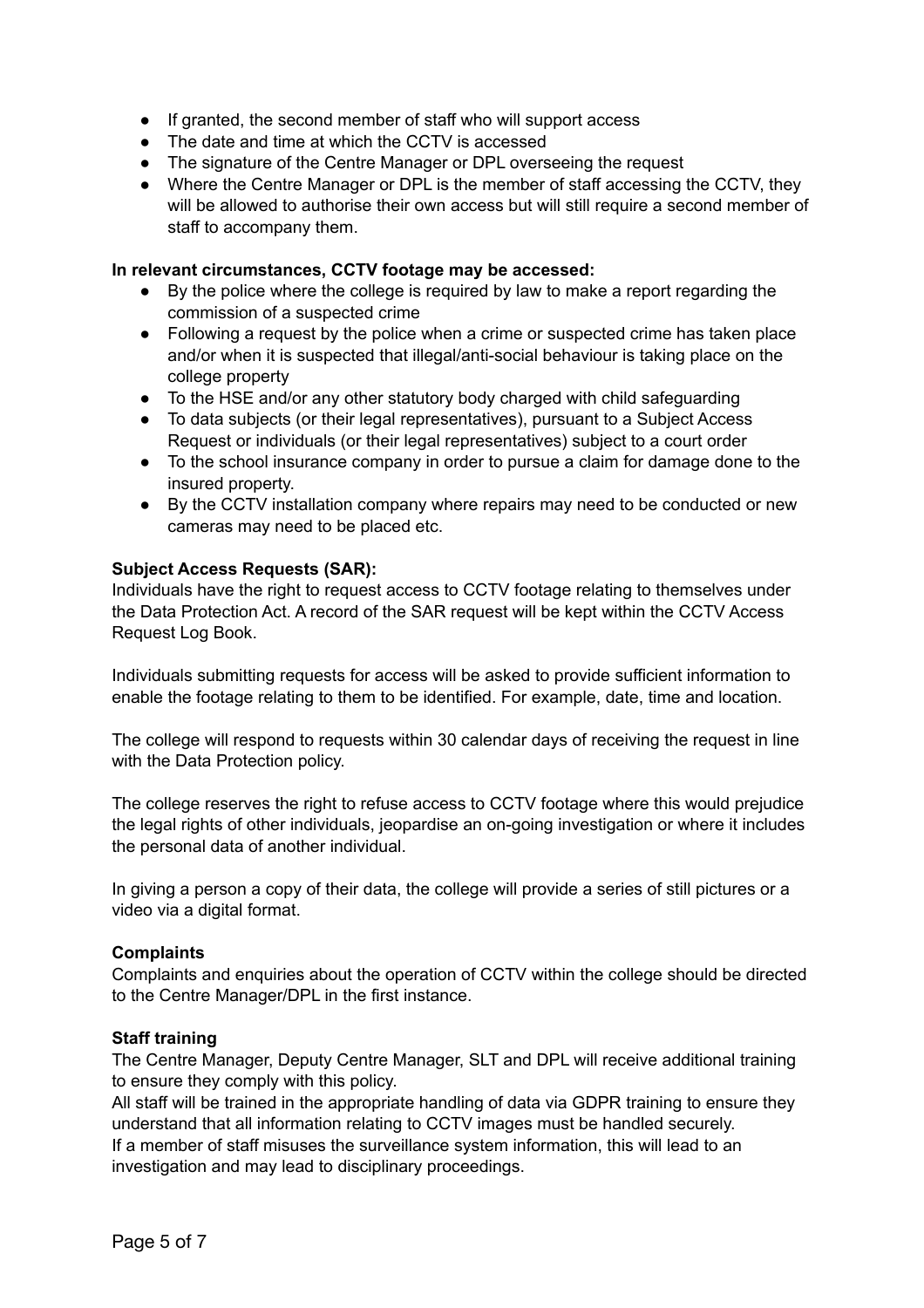#### **Responsibilities:**

The Centre Manager, DPL or appropriate delegates will:

- Ensure that the use of CCTV systems is implemented in accordance with the policy set down by the college
- Oversee and coordinate the use of CCTV monitoring for safety and security purposes within the college
- Ensure that all existing CCTV monitoring systems will be evaluated for compliance alongside this policy
- Ensure that the CCTV monitoring at the college is consistent with the highest standards and protections
- Review camera locations and be responsible for the release of any information or recorded CCTV materials stored in compliance with this policy
- Maintain a CCTV Access Request Log Book
- Ensure that monitoring recorded tapes are not duplicated for release
- Ensure that the perimeter of view from fixed location cameras conforms to this policy both internally and externally
- Give consideration to both students and staff feedback/complaints regarding possible invasion of privacy or confidentiality due to the location of a particular CCTV camera or associated equipment
- Ensure that all areas being monitored are not in breach of an enhanced expectation of the privacy of individuals within the college and be mindful that no such infringement is likely to take place
- Cooperate with the college DPL in reporting on the CCTV system in operation within the college
- Ensure that external cameras are non-intrusive in terms of their positions and views of neighbouring residential housing and comply with the principle of "Reasonable Expectation of Privacy"
- Ensure that monitoring footage are stored in a secure place with access by authorised personnel only
- Ensure that images recorded are stored for a period not longer than 30 days and are then erased unless required as part of a criminal investigation or court proceedings (criminal or civil).
- Ensure that camera control is solely to monitor suspicious behaviour, criminal damage etc. and not to monitor individual characteristics
- Ensure that camera control is not infringing an individual's reasonable expectations.

Should you have any questions or concerns regarding this policy or SupaJam's use of CCTV, please contact the Data Protection Lead (Becca Walker):

[becca.walker@supajam-education.org](mailto:becca.walker@supajam-education.org)